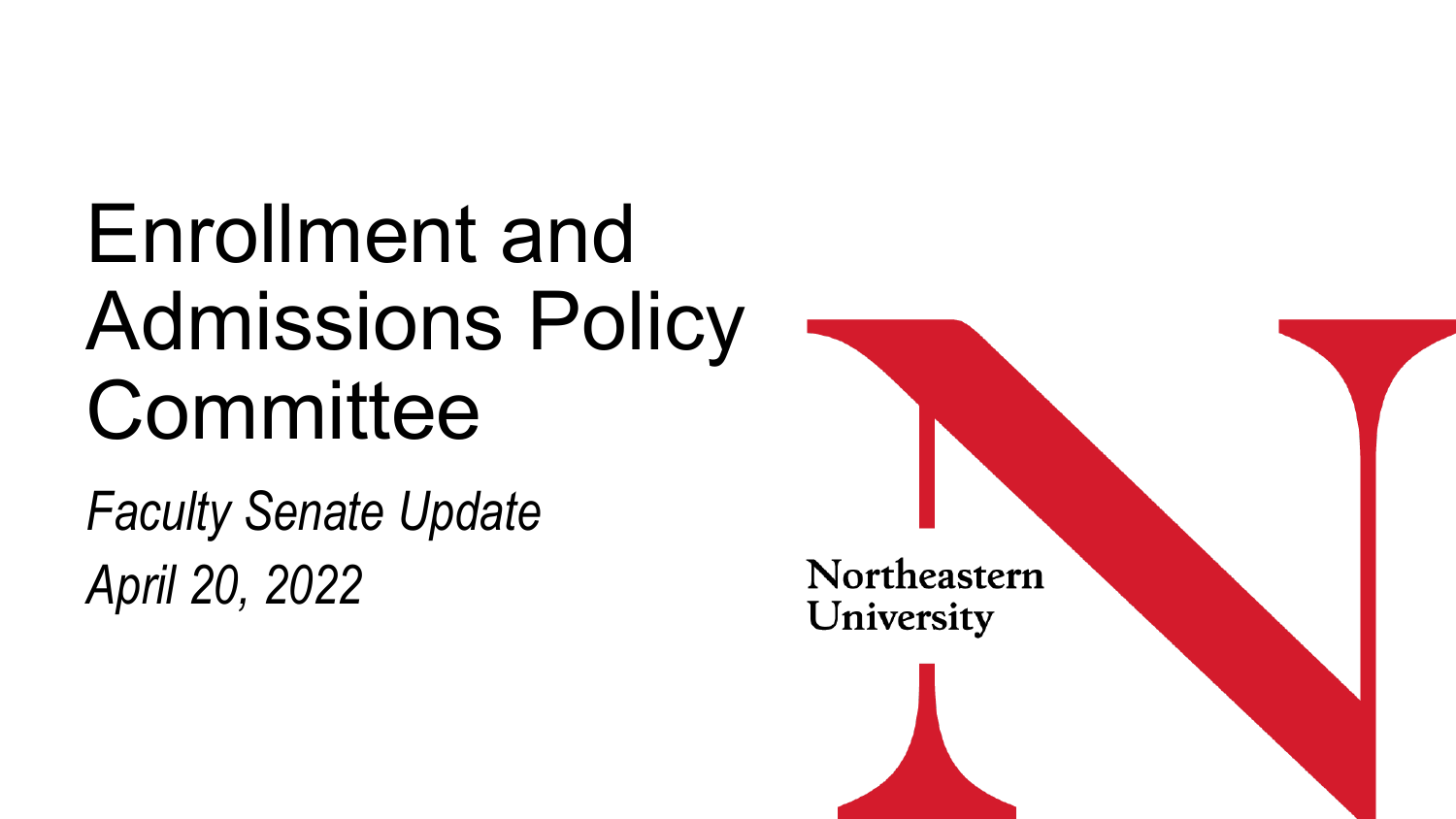#### **Committee**

| Jenny Van Amburgh (co-chair)<br>Clinical Professor, Assistant Dean,<br><b>SOPPS Office of Student Affairs</b><br>Department of Pharmacy and Health Systems<br>Sciences, School of Pharmacy and Pharmaceutical<br>Sciences, Bouvé College of Health Sciences | Ann McDonald (co-chair)<br>Associate Professor, Art + Design, CAMD |
|-------------------------------------------------------------------------------------------------------------------------------------------------------------------------------------------------------------------------------------------------------------|--------------------------------------------------------------------|
| Robert "Russ" O'Haver                                                                                                                                                                                                                                       | Darien Wood (Senator)                                              |
| Senior Teaching Faculty, Accounting, DMSB                                                                                                                                                                                                                   | Professor, Physics, COS                                            |
| Elizabeth Zulick (Senator)                                                                                                                                                                                                                                  | <b>Sundar Kumarasamy</b>                                           |
| Associate Teaching Professor, Life Science & Biotechnology,                                                                                                                                                                                                 | Senior Vice Chancellor, Strategic Growth                           |
| Director of the Lowell Institute School, CPS                                                                                                                                                                                                                | <b>Enrollment Management</b>                                       |

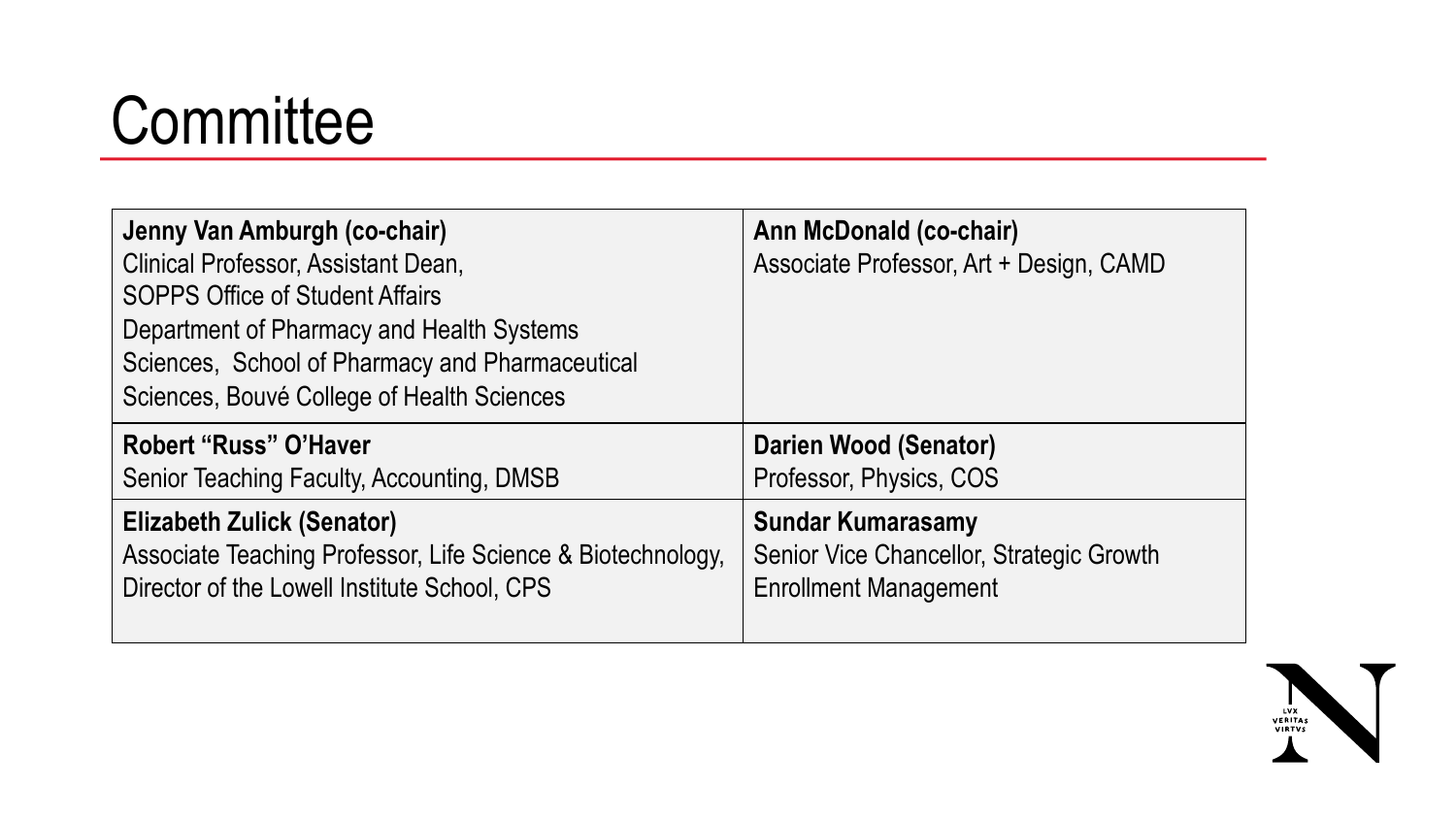Charge 3:

Review university efforts to address the mental health needs of students, including WeCare and UHS support, and other NU mental health resources.

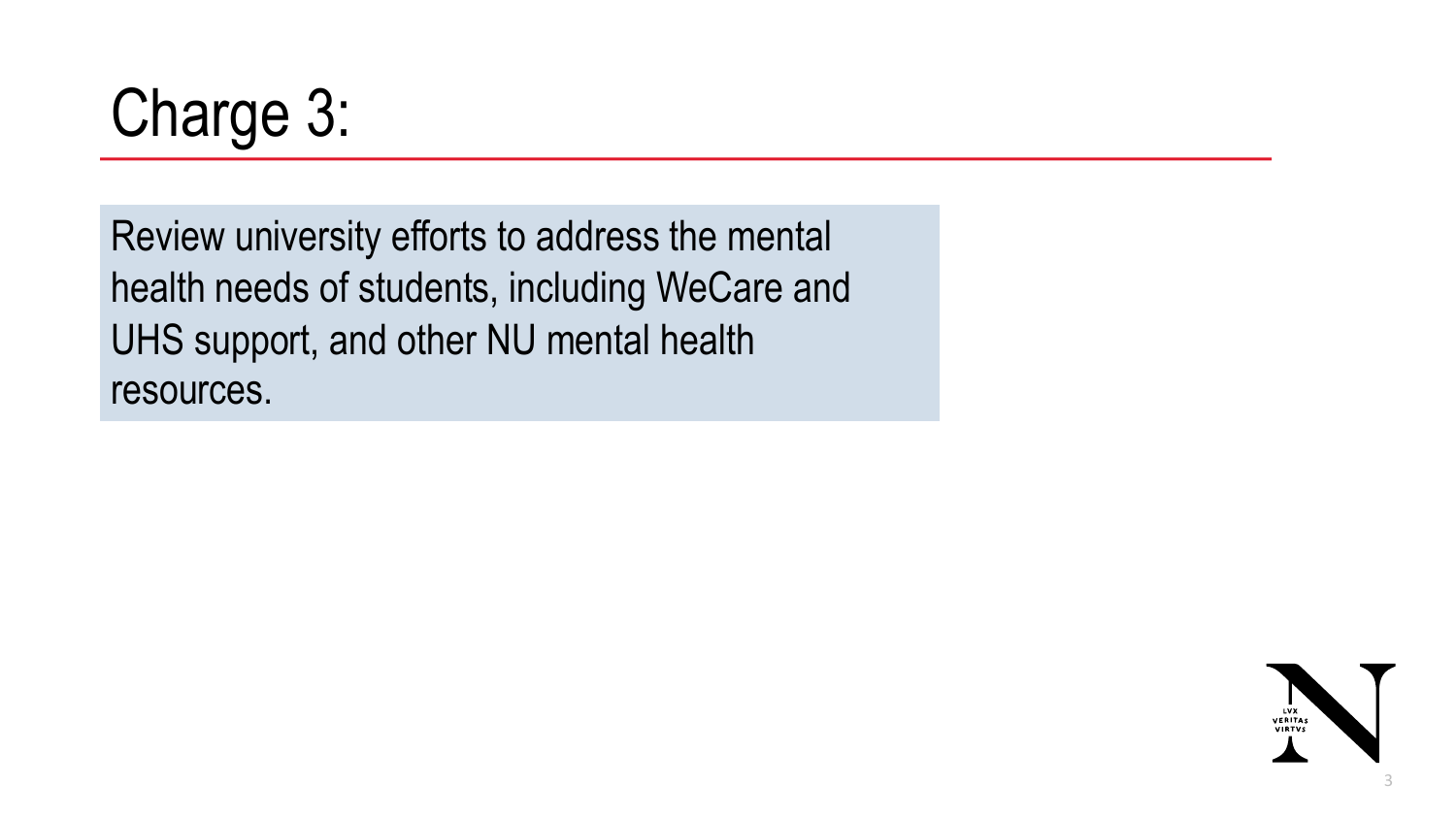#### Charge 3 Updates:

- 1. SAC Faculty Survey EAPC included a series of questions related to the Faculty Guide: Supporting Student Mental Health (released FL 2021)
- 2. EAPC members met with Vice Chancellor, Wellness & Student Success, Interim Executive Director of UHCS, Director of Wellness Initiatives, UHC to explore a collaborative approach to advancing the JED Campus program at the University.

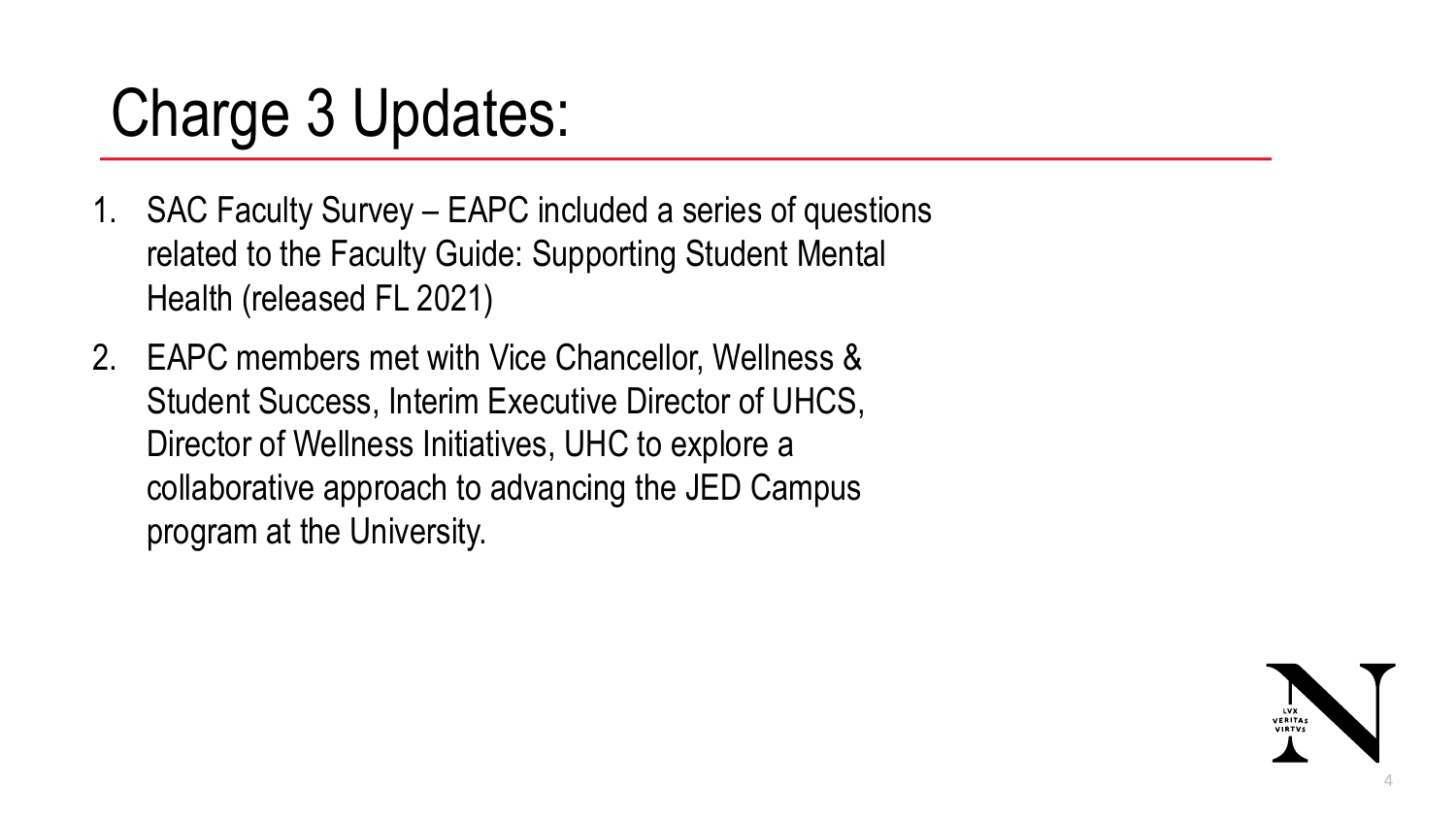## Charge 3 Findings #1:

- 367 faculty members competed the survey, 61% non-tenure track faculty and 38% tenure track faculty.
- 53% had seen the guide
	- Disseminated by the Provost's Office to unit leaders (department chairs) and posted on the Provost's website,
	- Presented at Faculty Senate and posted on their website, and
	- Shared in the Faculty Senate newsletter
- Minimal confidence in our faculty that they could support students with mental health issues and direct them to the correct resources

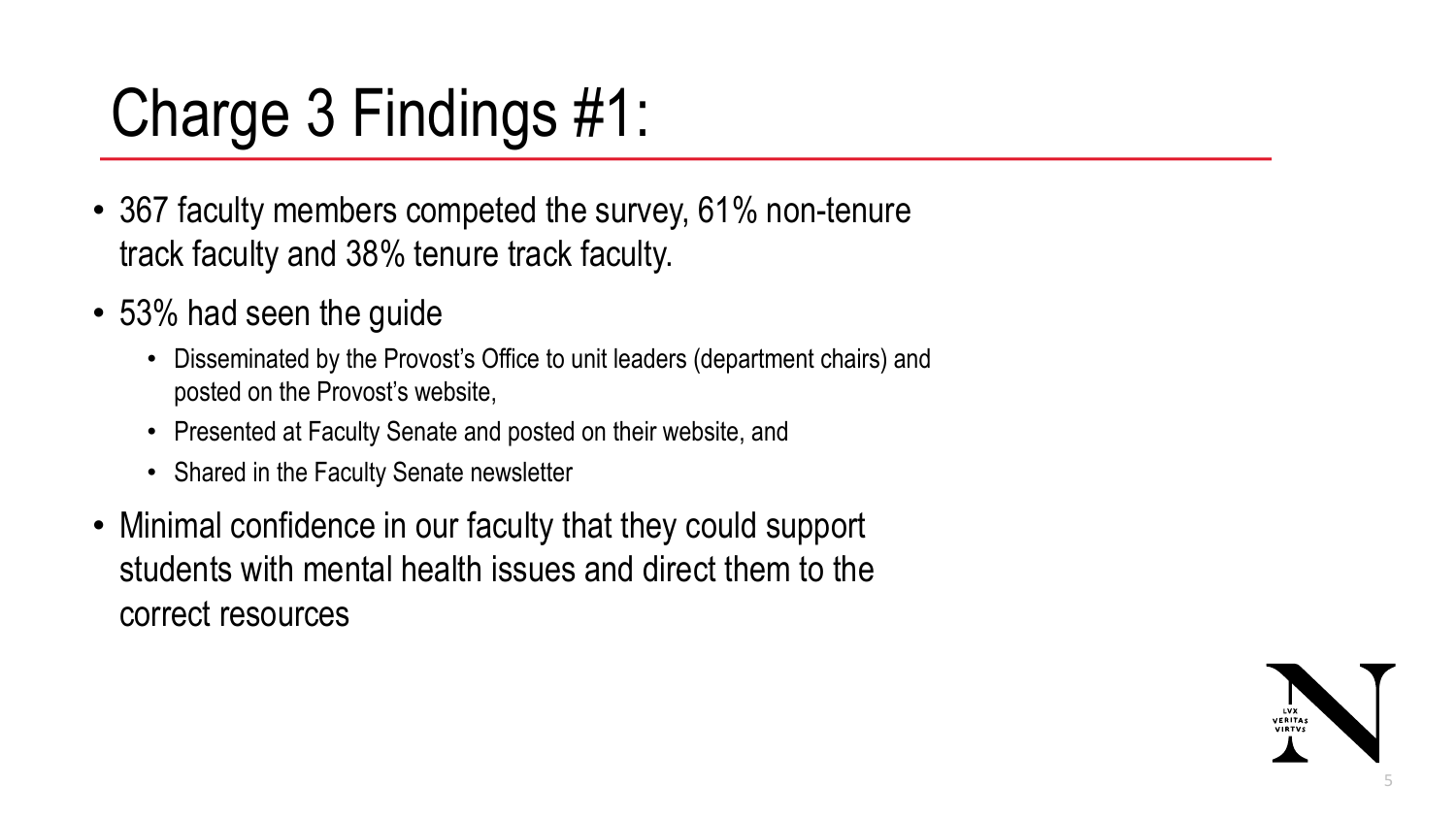### Charge 3 Recommendations #1:

#### **Recommendations from EAPC, with insights from the Senior Vice Provost for Academic Affairs:**

- Include the guide in pre-term email communications to all faculty moving forward
- Develop a self-paced, situational training module for faculty as well as a develop a decision tree for faculty to utilize
- Integrate advisors into the flow or working with students / faculty or consider point people within colleges that are 'enhanced mental health' responders to support University initiatives
- Integrate the guide with active links available on Canvas (on the home page) and course syllabi [Please note: Provost Office is working on this and the resource info has been posted on the homepage of Canvas

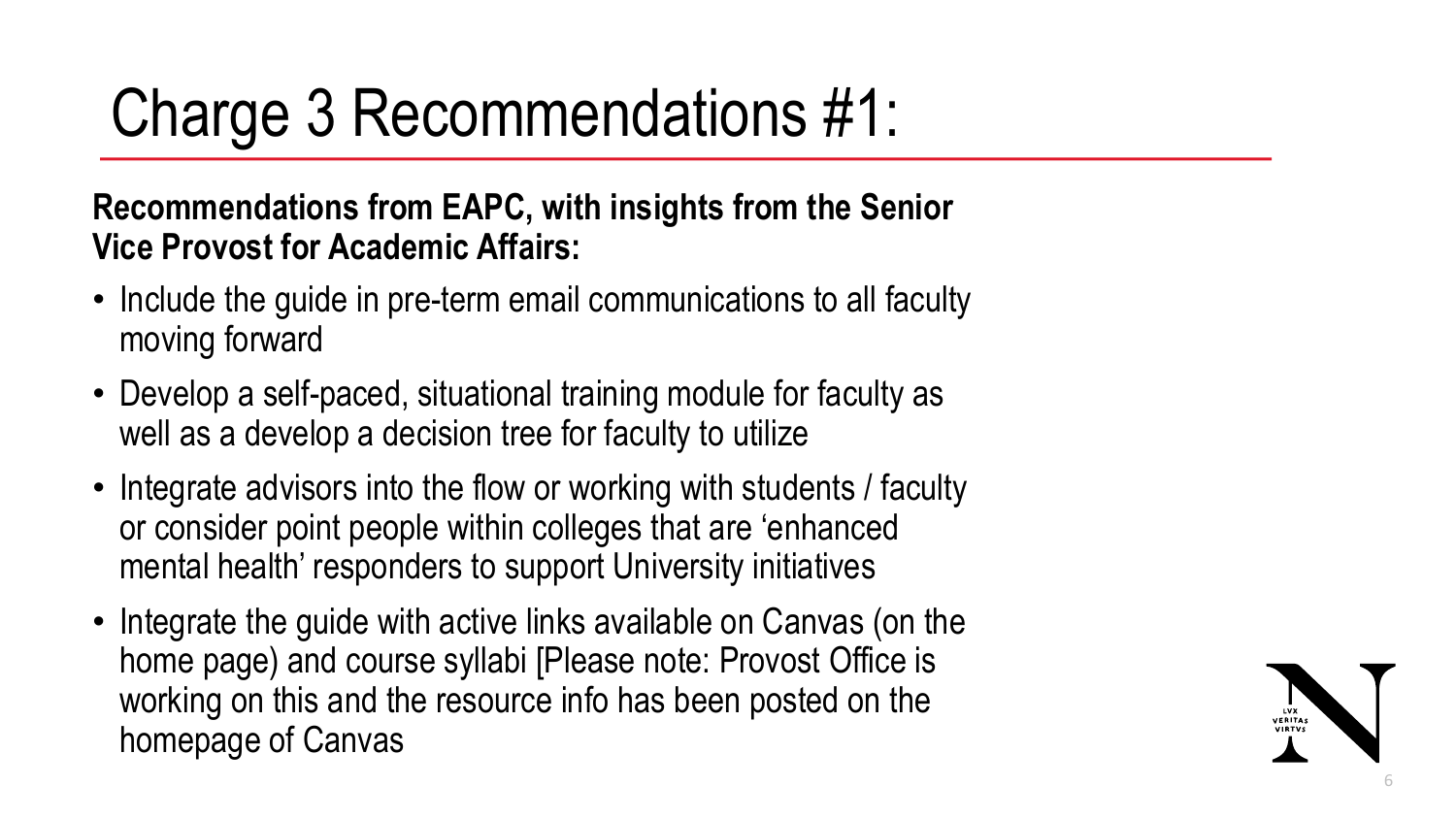# Charge 3 Findings #2:

• Both parties (EAPC and Wellness & Student Success) had been in prior separate discussions with the JED Foundation Director of Higher Education [Outreach to learn what was needed to](https://jedfoundation.org/wp-content/uploads/2021/10/2021-JED-Campus-Programs-One-Pager.pdf)  become an active member within the JED Campus programs and their outcome metrics of success

#### **JED'S COMPREI** HEALTH PROMOTIC



https://jedfoundation.org/wp-content/uploads/2021/10/2021-JED-Campu